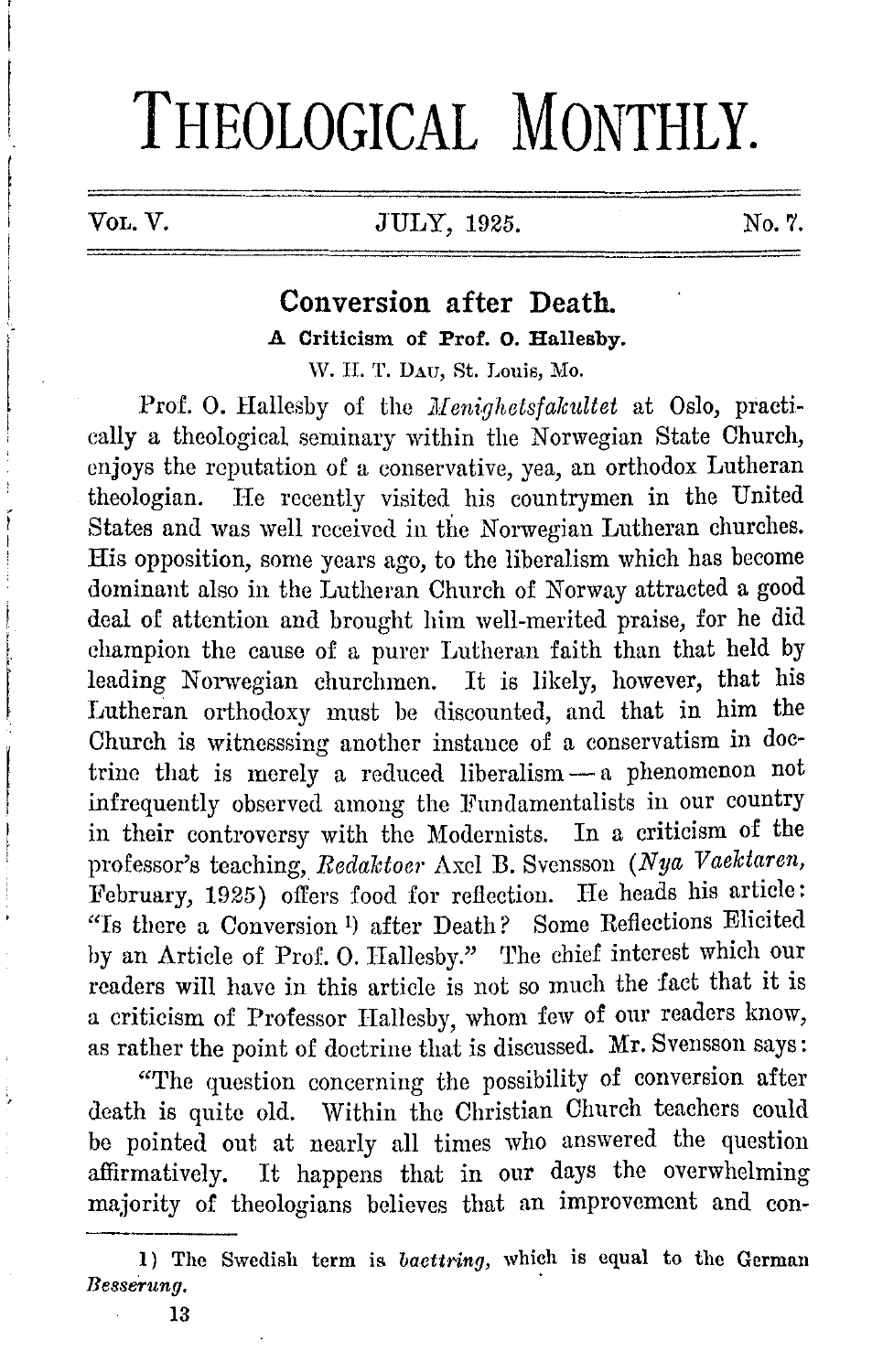**\_.\_..\_,..\_..\_.\_,u.\_, ... ..\_..\_!' H.LI.JJ..1.VU.ll .1.'C,Q'v.l l'UV.1.V.1..1.•** 

## **The Influence of Calvinism on Our American System of Education.**

JOHN THEODORE MUELLER, St. Louis, Mo.

(Read before the Western District Teachers' Conference and published by request.)

### PART II.

### Ideas of Education.

What has been said so far shows how great the influence of Calvinism on American education of necessity must be. However, this influence was not exerted in a direct way. As far as the declaration of educational principles is concerned, Calvin himself was not a great educator, such as Luther and Melanchthon were. Monroe, in his *Text-book in the History of Education,* devotes but a few lines to John Calvin, whereas he gives pages of his book to Luther, Melanchthon, and others. Calvin did not even write a treatise on education, as Zwingli did, whose work *How* to *Educate the Young in Good Manners and Discipline* (1524), with its three parts: "1. Instruction in the things that belong to God; 2. in the things that pertain to self; 3. in the things that concern our fellow-men," shows a mind wide awake to the problems of Christian education. It is true, the ecclesiastical polity which Calvin established in Geneva in 15-H did not overlook the interests of education. Calvin there reorganized a Latin school and impressed. upon it a rigorous type of discipline and piety. In summer· the recitations began at six in the morning, in winter at seven. The students were required to attend divine worship once every schoolday and three times on Sunday. *The Lord's Praver and the Creed*  were in the course of study. All the students were taught to sing and intone the psalms. As in the *Gymnasien* of Germany, the ancient languages, as an aid to Biblical exercises, occupied a large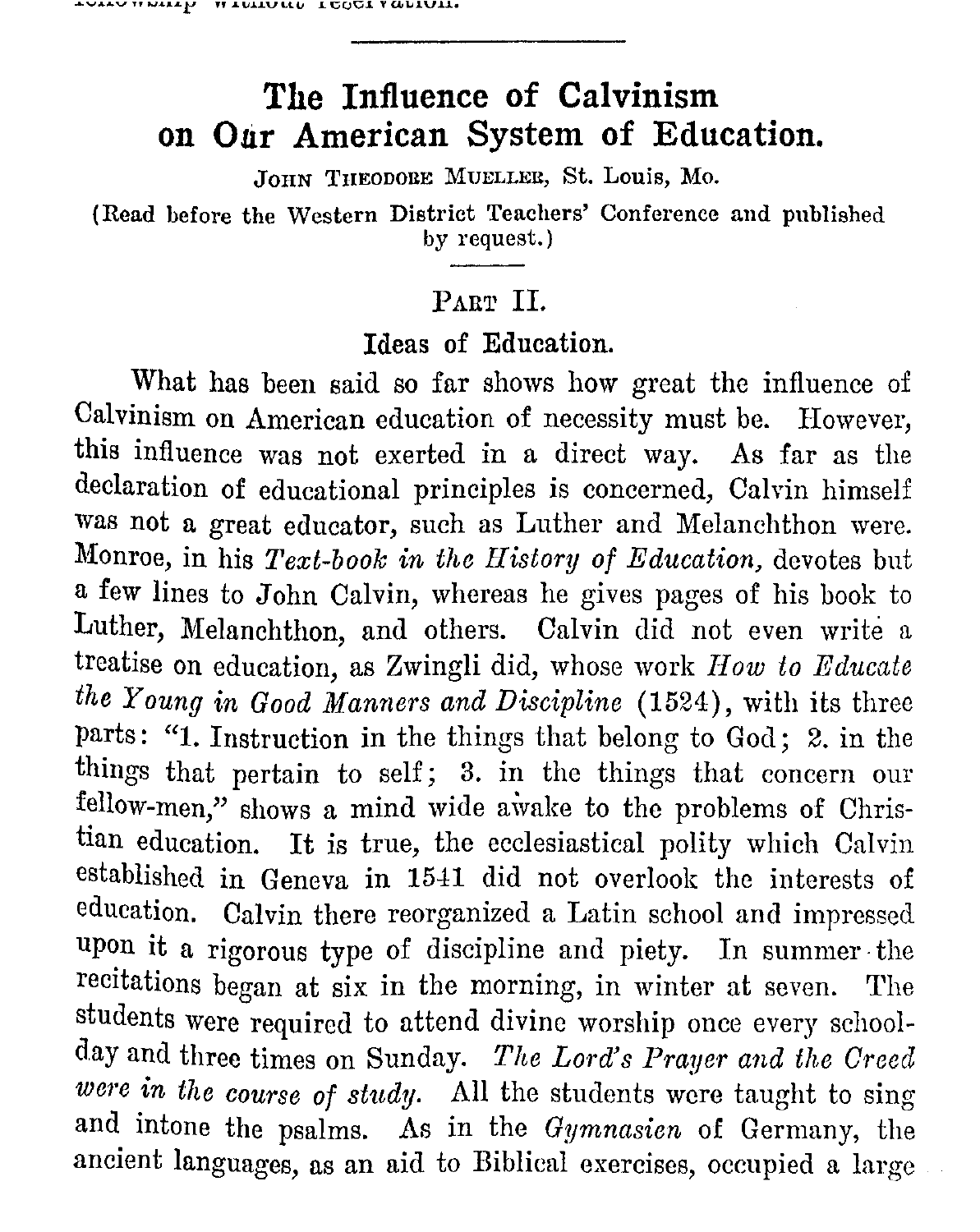part of the seven-year course. Calvin himself was one of the teachers, and it is said that his students daily numbered a thousand. In discussing a suitable head for the institution, he said: "Let the principal, being a man of at least average knowledge, be especially of a debonair spirit, and not rude or severe in his manner, in order that he may give a good example to the children in all his life, and that he may thus bear so much more gently the labor of his oflice." (F. V. *N.* Painter's *Ilislory of Education,* p. 172.) Of this school Hugh Reyburn, in his work *John Calvin; His Life, Letters, and Work,* says: "In addition to the desire to turn out men who were able to defend the Reformed faith and who were willing to propagate it, he desired to create an institution for the study of learning for its own sake. It was no mere theological hall which he desired to call into existence. It was a university, with a carefully graded system of instruction, with all the faculties in full working order, with the best men he could lay hands on in the professors' chairs, and with the richest endowments he could persuade donors to furnish. (Note influence on modern universities.) He himself had none of the specialist's narrowness. He specialized on the basis of a broad and deep culture. He was as competent to lecture on the classics as he was to lecture on the Gospels or Epistles. He knew as much about law as he did about theology....<br>He did all be could to attract to Gonova learned men. He sur-He did all he could to attract to Geneva learned men. rounded himself with these men. He made them professors, regents, teachers, preachers, anything that would give them an opportunity of passing on to others the knowledge which they themselves had acquired. He himself was one of the most brilliant scholars of his time. . . . It became a commonplace that a boy of Geneva could give a more rational account of his faith than a Doctor of the Sorbonne. . . . He was by this time a physical wreck, and his strength was gone. But the work he did not only raised a bulwark in defense of liberty against which the waves of bigotry and intolerance beat in vain, but sent forth a stream of eager and well-trained disciples, who carried the war into the enemies' country and became all over Western Europe the most dangerous foes that Rome had to fear. Thanks to the spirit with which he inspired it by his labors in its councils, in its churches, and in its schools, he turned the little city into an impregnable stronghold, the metropolis of the Reformed faith, an ark of refuge to the distressed and persecuted, a seat of learning second to none in its day for attractiveness and influence, and the home of a race of brave, God-fearing men." (pp. 289. 290.) With regard to the university it might be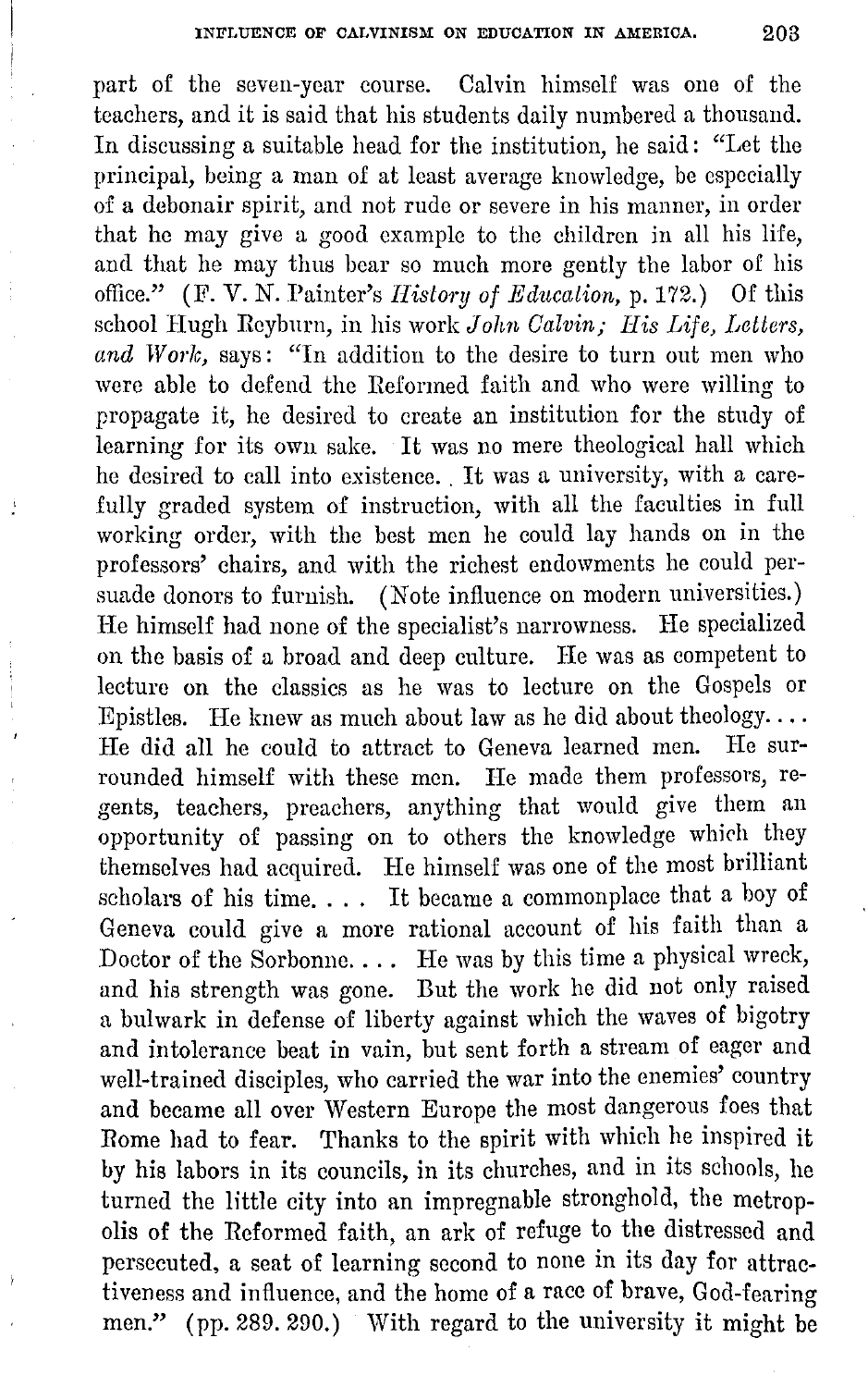added that "all instruction was free, and that in the higher classes it was given in Latin. No degrees were given, but the equivalent of a graduation ceremony was found in Promotion Day, when the scholars formally received promotion from a lower class to a higher one." (Hugh Y. Reyburn, *o. c.,* p. 289.)

Thus, while John Calvin did not write books or treatises on education, he did organize a university, a school of learning, which represented the best educational ideas of his day and became the model to all who were influenced by him. Froude, in his *Short Studies on Great Subjects,* says of Calvinism: "Calvinism was the spirit which rises in revolt against untruth; the spirit which, as I have shown you, has appeared, and reappeared, and in due time will appear again, unless God be a delusion and man be as the beasts that perish."  $(p. 52.)$  This may be applied to education as represented at that time by the Roman Catholic Church. Vollmer, in his *Life of John Galvin,* asserts: "We to-day believe that the education of all citizens is fundamental to the welfare of the Republic. This principle, however, it should be understood, is a logical result of Calvinistic thought and practise. Calvinists, taught by the Holy Scriptures, made religion a personal matter, not between man and the Church, but between the soul and God, and necessitated personal knowledge on the part of human beings of God's Word as the law of faith and life. Education in religious truth became therefore a cardinal principle of the Calvinists, and the steps were easy and swift from it to secular and popular education. This logical connection between Calvinism and education is acknowledged by our historian Bancroft, who says that Calvin was the 'first founder of the public school system.' It is also shown by the history of popular education. A high authority states that Presbyterian Scotland 'is entitled to the credit of having first established schools for primary instruction to be supported at public expense.' The Scotch system of free education was founded in 1567, fifty years before the American Calvinist colonies had been established. Reformed Holland followed closely in the footsteps of Scotland, and the first settlers in New England and the Middle States, being themselves Calvinists, naturally proceeded at once, like their European brethren of similar faith, to care for the interests of education. Harvard, Yale, and Princeton universities were all founded by men who believed in the Westminster Confession, and as early as 1647 Massachusetts and Connecticut established public school systems." (pp. 204. 205.)

Richard G. Boone, Professor of Pedagogy in Indiana Univer-